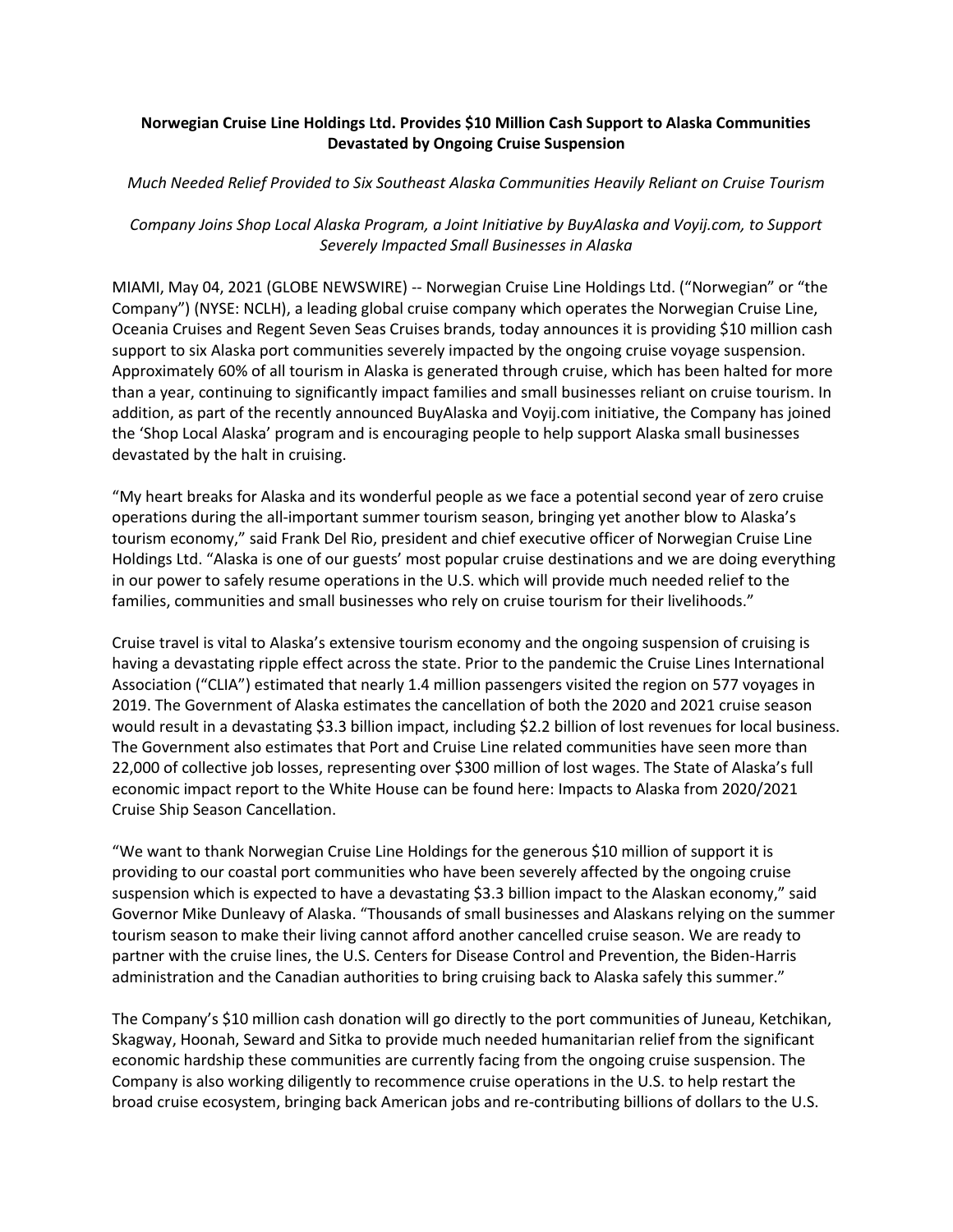economy. In early April, the Company submitted a comprehensive plan to the U. S. Centers for Disease Control and Prevention ("CDC") to request authorization to recommence cruising by July 4th including its SailSAFETM health and safety program, which has at its cornerstone mandatory vaccinations of all guests and crew, and is engaging in further discussion with the CDC.

In addition to the \$10 million cash contribution, the Company has joined the 'Shop Local Alaska' program by encouraging people to help support Alaska small businesses severely impacted by the halt in cruising. BuyAlaska and Voyij.com launched the Voyij.com Shop Local Alaska program (the "Program") with the goal to directly drive online sales revenue to local Alaskan retailers to help them survive. The Program was created as a direct response to the uncertainty of the 2021 cruise season as Alaskan retailers look beyond their brick-and-mortar stores for online sales following a devastating summer in 2020 without cruise ships and very few visitors. Buyers who live around the globe can browse virtual Alaska stores, and buy with confidence by visitin[g https://voyij.com/shop-local-alaska.](https://voyij.com/shop-local-alaska)

#### About Norwegian Cruise Line Holdings Ltd.

Norwegian Cruise Line Holdings Ltd. (NYSE: NCLH) is a leading global cruise company which operates the Norwegian Cruise Line, Oceania Cruises and Regent Seven Seas Cruises brands. With a combined fleet of 28 ships with nearly 60,000 berths, these brands offer itineraries to more than 490 destinations worldwide. The Company has nine additional ships scheduled for delivery through 2027, comprising approximately 24,000 berths.

#### Cautionary Statement Concerning Forward-Looking Statements

Some of the statements, estimates or projections contained in this release are "forward-looking statements" within the meaning of the U.S. federal securities laws intended to qualify for the safe harbor from liability established by the Private Securities Litigation Reform Act of 1995. All statements other than statements of historical facts contained in this release, including, without limitation, those regarding our business strategy, financial position, results of operations, plans, prospects, actions taken or strategies being considered with respect to our liquidity position, valuation and appraisals of our assets and objectives of management for future operations (including those regarding expected fleet additions, the goals of our humanitarian and charitable initiatives, our voluntary suspension, our ability to weather the impacts of the COVID-19 pandemic and the length of time we can withstand a suspension of voyages, our expectations regarding the resumption of cruise voyages and the timing for such resumption of cruise voyages, the implementation of and effectiveness of our health and safety protocols, operational position, demand for voyages, financing opportunities and extensions, and future cost mitigation and cash conservation efforts and efforts to reduce operating expenses and capital expenditures) are forward-looking statements. Many, but not all, of these statements can be found by looking for words like "expect," "anticipate," "goal," "project," "plan," "believe," "seek," "will," "may," "forecast," "estimate," "intend," "future" and similar words. Forward-looking statements do not guarantee future performance and may involve risks, uncertainties and other factors which could cause our actual results, performance or achievements to differ materially from the future results, performance or achievements expressed or implied in those forward-looking statements. Examples of these risks, uncertainties and other factors include, but are not limited to the impact of: the spread of epidemics, pandemics and viral outbreaks and specifically, the COVID-19 pandemic, including its effect on the ability or desire of people to travel (including on cruises), which are expected to continue to adversely impact our results, operations, outlook, plans, goals, growth, reputation, cash flows, liquidity, demand for voyages and share price; our ability to comply with the CDC's Framework for Conditional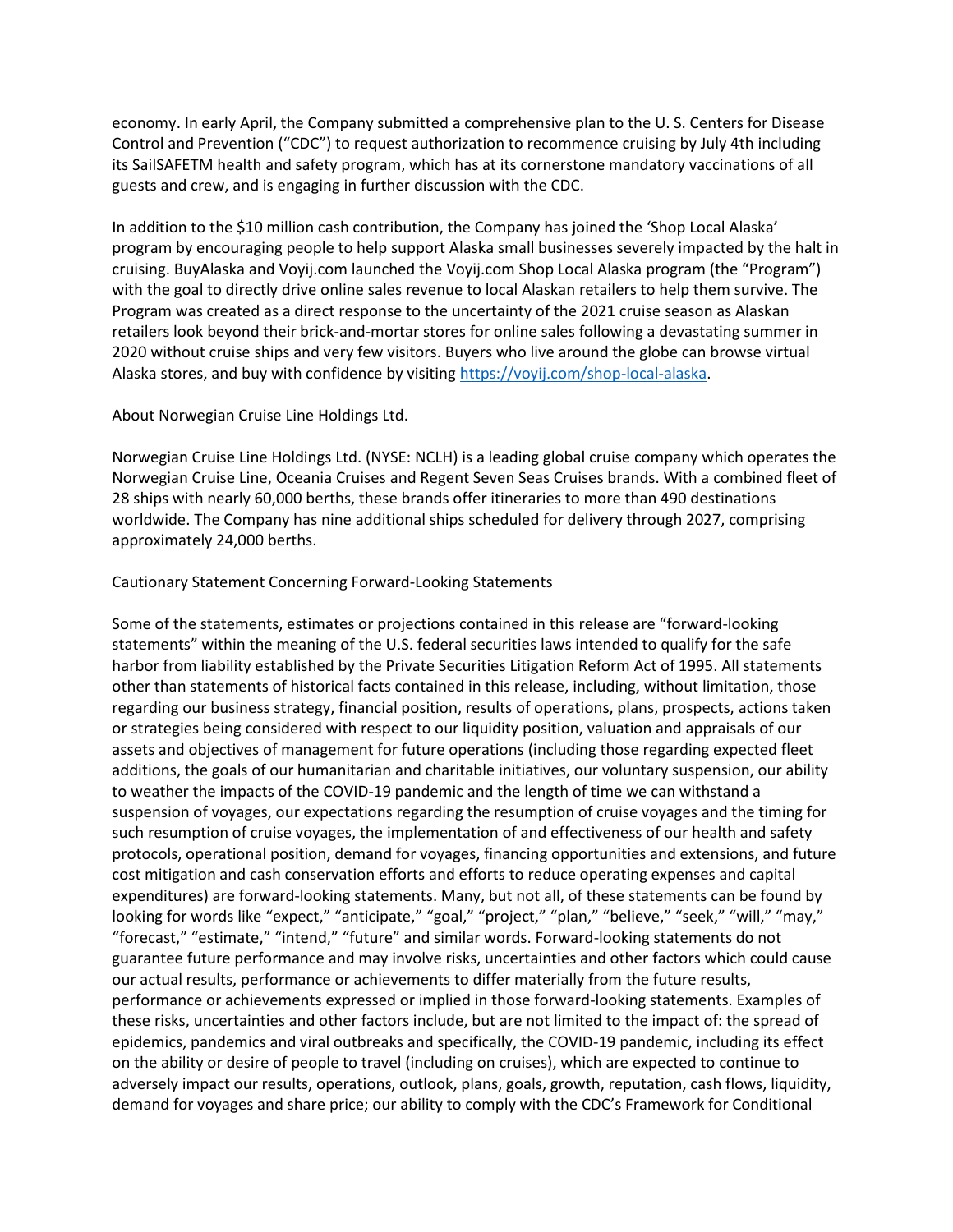Sailing Order and any additional or future regulatory restrictions on our operations and to otherwise develop enhanced health and safety protocols to adapt to the pandemic's unique challenges once operations resume and to otherwise safely resume our operations when conditions allow; coordination and cooperation with the CDC, the federal government and global public health authorities to take precautions to protect the health, safety and security of guests, crew and the communities visited and the implementation of any such precautions; our ability to work with lenders and others or otherwise pursue options to defer, renegotiate or refinance our existing debt profile, near-term debt amortization, newbuild related payments and other obligations and to work with credit card processors to satisfy current or potential future demands for collateral on cash advanced from customers relating to future cruises; our need for additional financing, which may not be available on favorable terms, or at all, and may be dilutive to existing shareholders; our indebtedness and restrictions in the agreements governing our indebtedness that require us to maintain minimum levels of liquidity and otherwise limit our flexibility in operating our business, including the significant portion of assets that are collateral under these agreements; the accuracy of any appraisals of our assets as a result of the impact of COVID-19 or otherwise; our success in reducing operating expenses and capital expenditures and the impact of any such reductions; our guests' election to take cash refunds in lieu of future cruise credits or the continuation of any trends relating to such election; trends in, or changes to, future bookings and our ability to take future reservations and receive deposits related thereto; the unavailability of ports of call; future increases in the price of, or major changes or reduction in, commercial airline services; adverse events impacting the security of travel, such as terrorist acts, armed conflict and threats thereof, acts of piracy, and other international events; adverse incidents involving cruise ships; adverse general economic and related factors, such as fluctuating or increasing levels of unemployment, underemployment and the volatility of fuel prices, declines in the securities and real estate markets, and perceptions of these conditions that decrease the level of disposable income of consumers or consumer confidence; any further impairment of our trademarks, trade names or goodwill; breaches in data security or other disturbances to our information technology and other networks or our actual or perceived failure to comply with requirements regarding data privacy and protection; changes in fuel prices and the type of fuel we are permitted to use and/or other cruise operating costs; mechanical malfunctions and repairs, delays in our shipbuilding program, maintenance and refurbishments and the consolidation of qualified shipyard facilities; the risks and increased costs associated with operating internationally; fluctuations in foreign currency exchange rates; overcapacity in key markets or globally; our expansion into and investments in new markets; our inability to obtain adequate insurance coverage; pending or threatened litigation, investigations and enforcement actions; volatility and disruptions in the global credit and financial markets, which may adversely affect our ability to borrow and could increase our counterparty credit risks, including those under our credit facilities, derivatives, contingent obligations, insurance contracts and new ship progress payment guarantees; our inability to recruit or retain qualified personnel or the loss of key personnel or employee relations issues; our reliance on third parties to provide hotel management services for certain ships and certain other services; our inability to keep pace with developments in technology; changes involving the tax and environmental regulatory regimes in which we operate; and other factors set forth under "Risk Factors" in our most recently filed Annual Report on Form 10-K and subsequent filings with the Securities and Exchange Commission. Additionally, many of these risks and uncertainties are currently amplified by and will continue to be amplified by, or in the future may be amplified by, the COVID-19 pandemic. It is not possible to predict or identify all such risks. There may be additional risks that we consider immaterial or which are unknown. The above examples are not exhaustive and new risks emerge from time to time. Such forward-looking statements are based on our current beliefs, assumptions, expectations, estimates and projections regarding our present and future business strategies and the environment in which we expect to operate in the future. These forward-looking statements speak only as of the date made. We